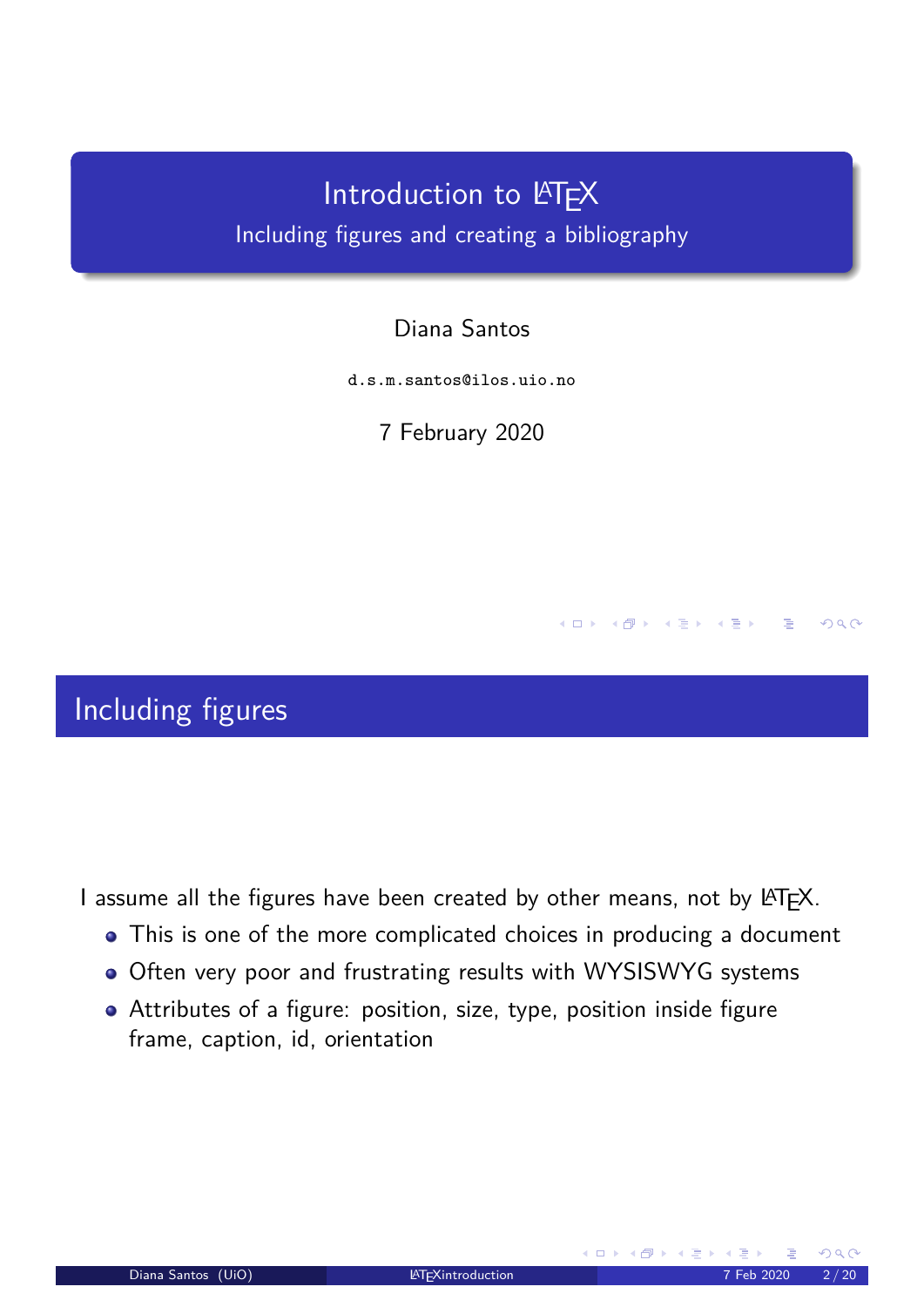# **LATEX processes the figures for you**

- depending on the figure appears inside the document
- depending on the order of the figures
- depending on the guidelines you give as to positioning

#### **K ロ ▶ K 御 ▶ K 君 ▶ K 君 ▶**  $OQ$ Diana Santos (UiO) LATEXintroduction 2020 2020 3/20

# The simplest figure

Assuming you have a picture in file

```
\begin{figure}
\includegraphics{file}
\end{figure}
```
Of course you can have any file description that your operating system understands, such as

- /home/dms/Pictures/file
- C:\Documents\Pictures\file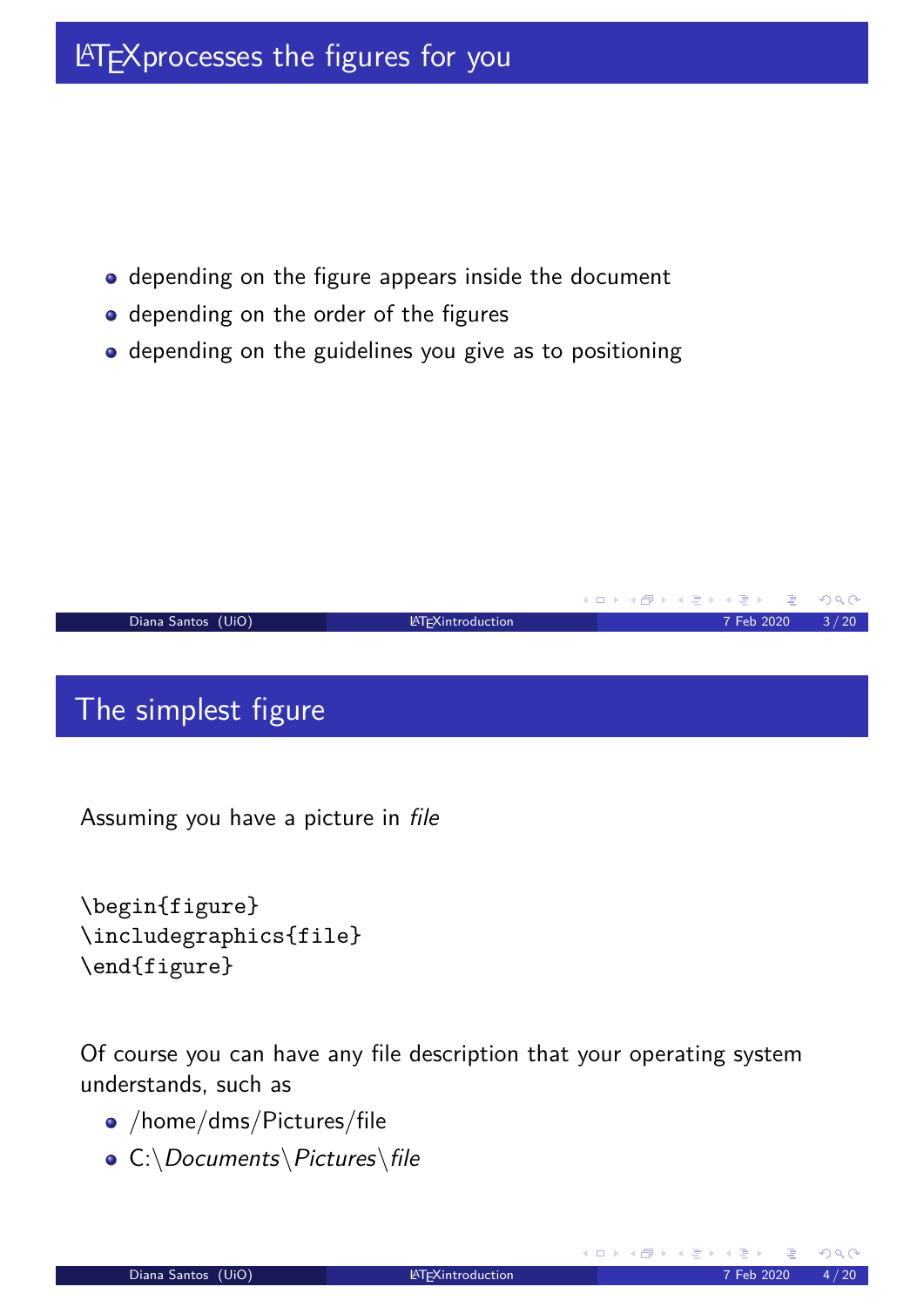

- Go and get some pictures, and add one of them to your document.
- I have some pictures for you to show the variety, in folk.uio. no/dssantos/cursoLaTeX/



# Adding a caption to your figure, and referencing it

If you have more than one picture, you'd rather talk about it and make sure you identify it properly:

- **\caption creates a caption inside the figure**
- \label creates a label to identify it and refer to it

```
\begin{figure}
  \includegraphics{file}
 \caption{Here is the caption.\label{thename}}
\end{figure}
```
In order to refer to the picture, you o[nly have t](folk.uio.no/dssantos/cursoLaTeX/)o use  $\ref$ . For example: In figure \ref{the[name}, we show...](folk.uio.no/dssantos/cursoLaTeX/)

**NB!** You have to compile the file twice in order to see the reference. The first time LATEXonly learns the need to look for thename and finds where it is. On the second run it can replace the reference with the right number.

 $(5.7)$   $(5.7)$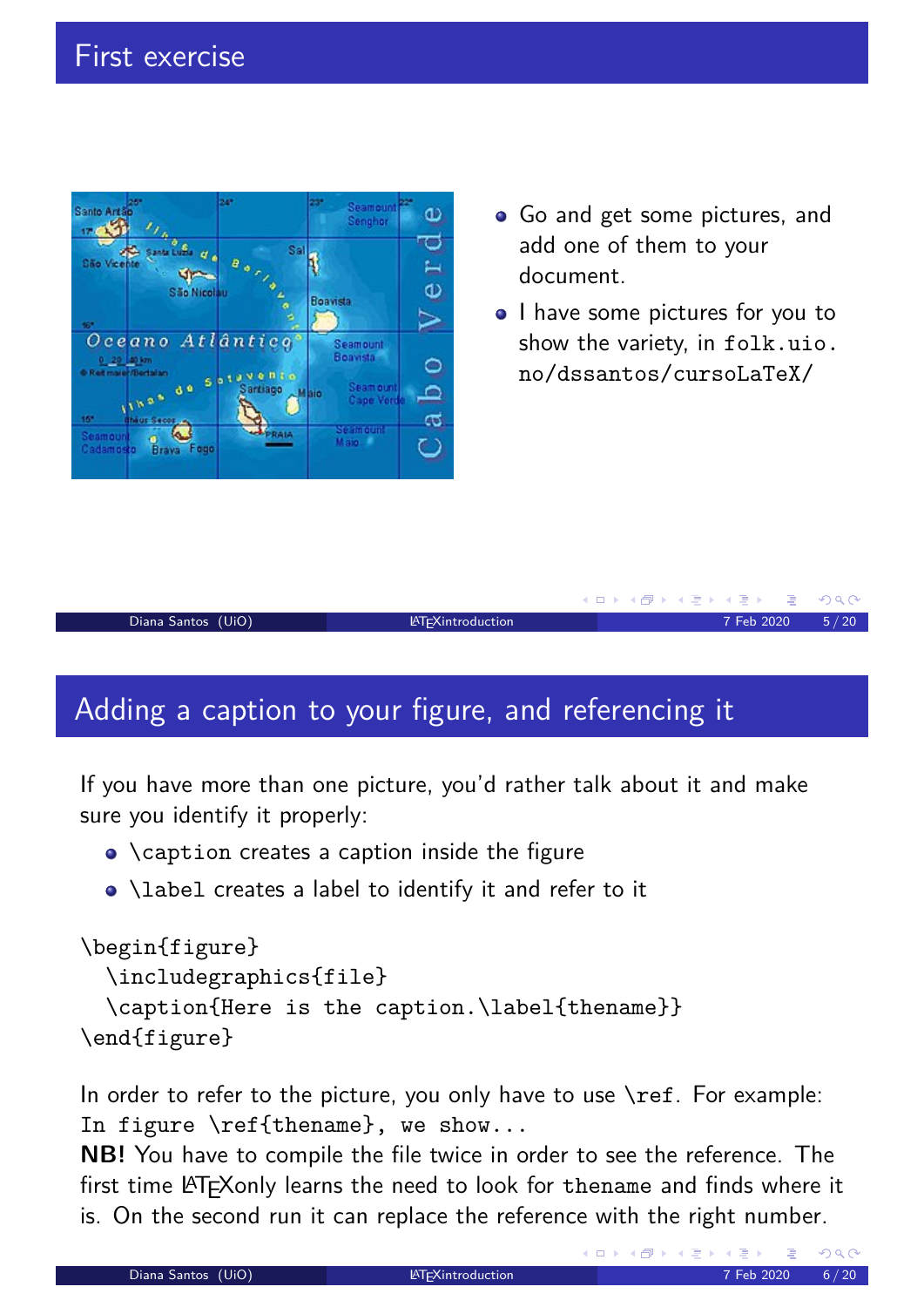The less you are fussy about this, the better, since it is LATFXwho has utlimately control, but you can suggest positioning by an ordered set of wishes:

- t top of the page
- b bottom of the page
- p end of the section (float page)
- h here

```
\begin{figure}[tb]
 \includegraphics{file}
 \caption{Here is the caption.\label{thename}}
\end{figure}
```


#### Deciding on where to appear in two columns

- <span id="page-3-0"></span>One should perhaps note that in the case of two columns, you can define whether your figure is also places inside a column or spanning the full page. This means there are in fact two figure commands, figure and figure\*. This last means full page in a multicolumn environment.
- Exercise: change the file Test1.tex with different number of columns and try to include different figures different ways.

Note that you need to use the package multicol:

\usepackage{multicol}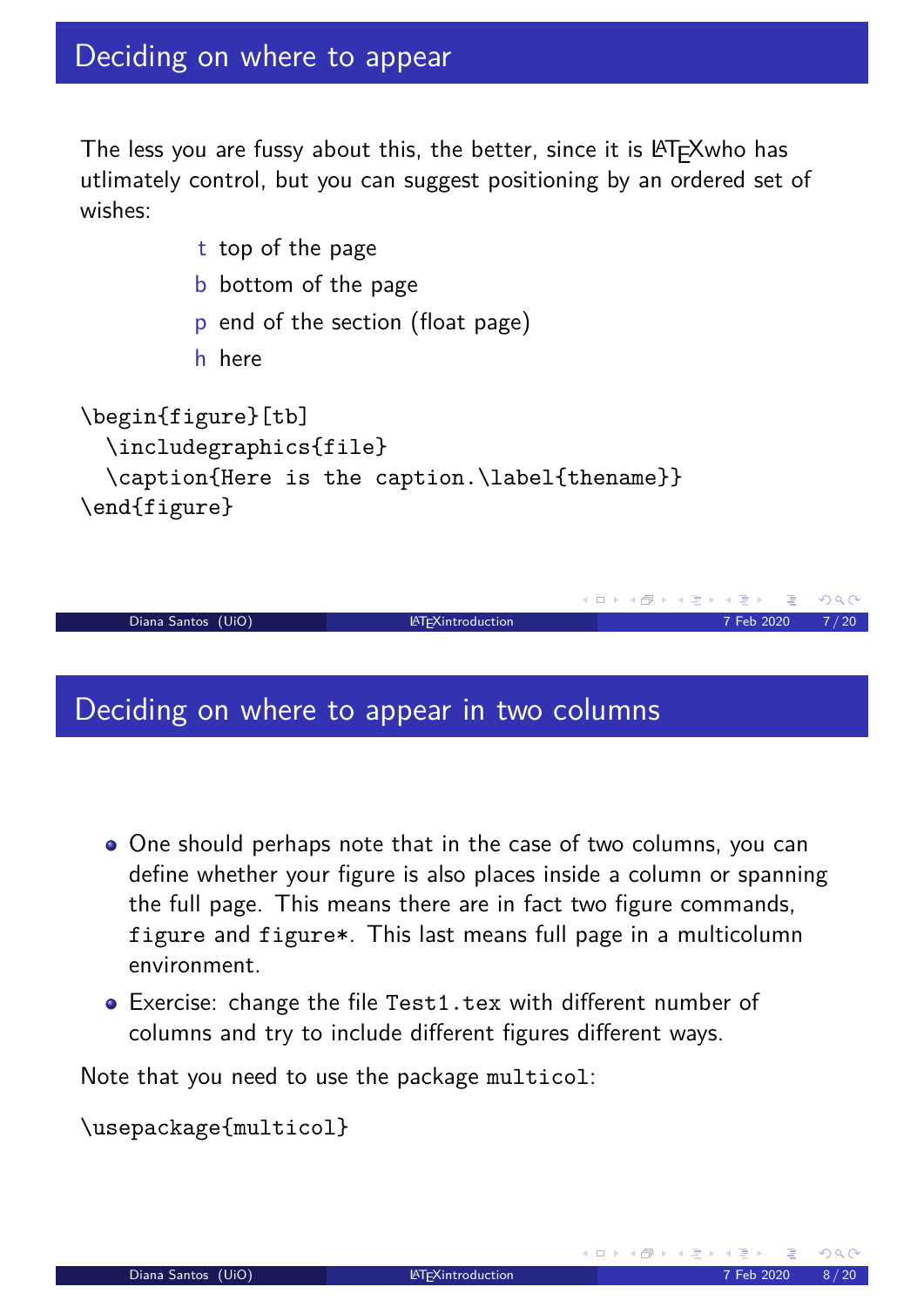You can control the actual (relative or absolute) size of your pictures, by relating it to the \textwidth or the columnwidth of the text.

\begin{figure} \includegraphics[.8\*\textwidth]{file} \end{figure}

You can also (if the figure is smaller than your figure placeholder) define how it appears, using \centering before \includegraphics.

```
Diana Santos (UiO) LATEXintroduction 20020 9/20
```
# Advanced: two images in one figure

Figure environments with two images

```
\begin{figure}
\begin{subfigure}[h]{0.4\linewidth}
\includegraphics[width=\linewidth]{example-image-a}
\caption{Image A}
\end{subfigure}
\hfill
\begin{subfigure}[h]{0.4\linewidth}
\includegraphics[width=\linewidth]{example-image-b}
\caption{Image B}
\end{subfigure}%
\caption{This is a figure with two subfigures}
\end{figure}
```
**K ロ ▶ K 御 ▶ K 君 ▶ K 君 ▶** 

 $OQ$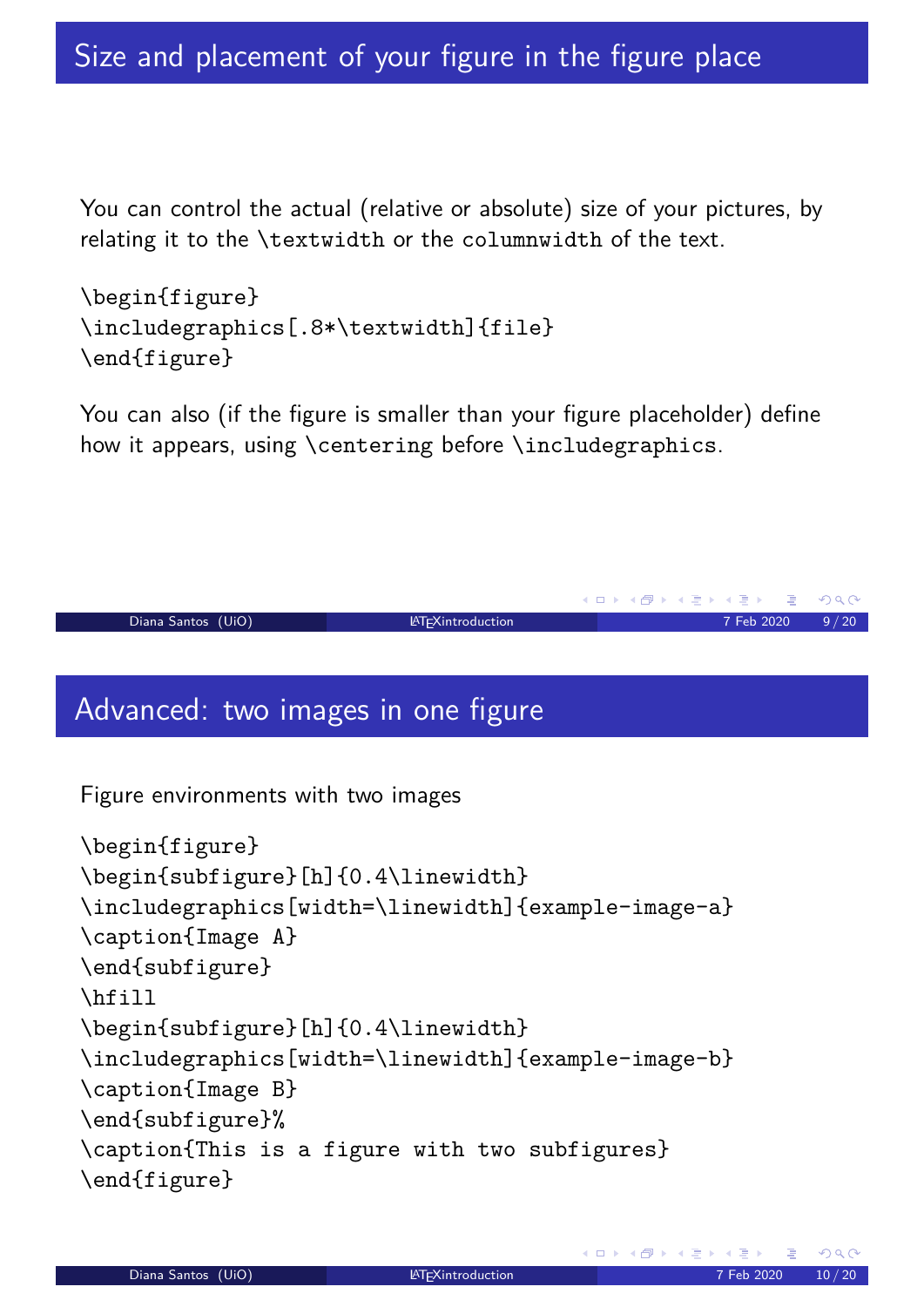# Example: Figure 1





(b) Doctors in art: João Semana by Roque Gameiro

(a) Using literary themes in technology

Figure: Two examples of Portuguese-language related material I use



# Advanced: wrapping text

Wrapping text around figures

```
\begin{wrapfigure}[10]{r}{5.5cm}
\includegraphics{...}
\caption{A wrapped figure}\label{wrap-fig:1}
\end{wrapfigure}
```
<span id="page-5-1"></span>First argument (optional): how many lines, second argument: left or right alignment of the figure, third: width.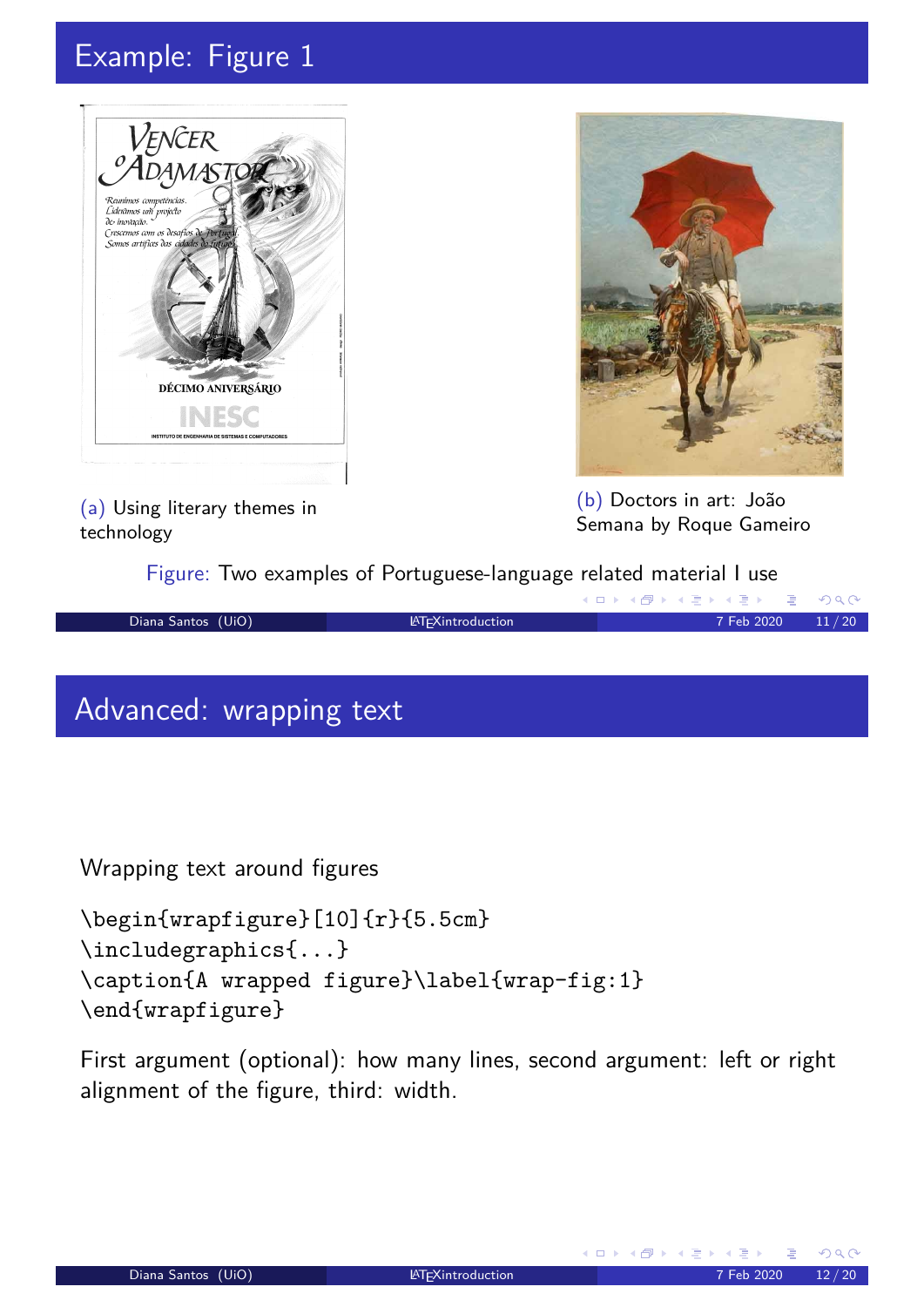- Go again to folk.uio.no/dssantos/cursoLaTeX/
- Get zipfile expLing.zip
- Try to change the position of the figures and their placements

#### Diana Santos (UiO) Later and LATEXintroduction and LATEXing and LATEXing and LATEXing and LATEXing and LATEXing and LATEXing and LATEXing and LATEXing and LATEXing and LATEXing and LATEXing and LATEXing and LATEXing and LA

# References: the hallmark of academic writing

<span id="page-6-0"></span>Two sides:

- **•** Semantics: what should be there
- Syntax: the form of indicating it

Who has not spent ages adding italics, dates in parentheses, and dots, to conform to a new bibliographic style?

LATEX[has a companion program, B](folk.uio.no/dssantos/cursoLaTeX/)ibTeX, which handles beautifully these differences, and lets us just take care of the semantics.

**K ロ ▶ K 御 ▶ K 君 ▶ K 君 ▶** 

G.

 $OQ$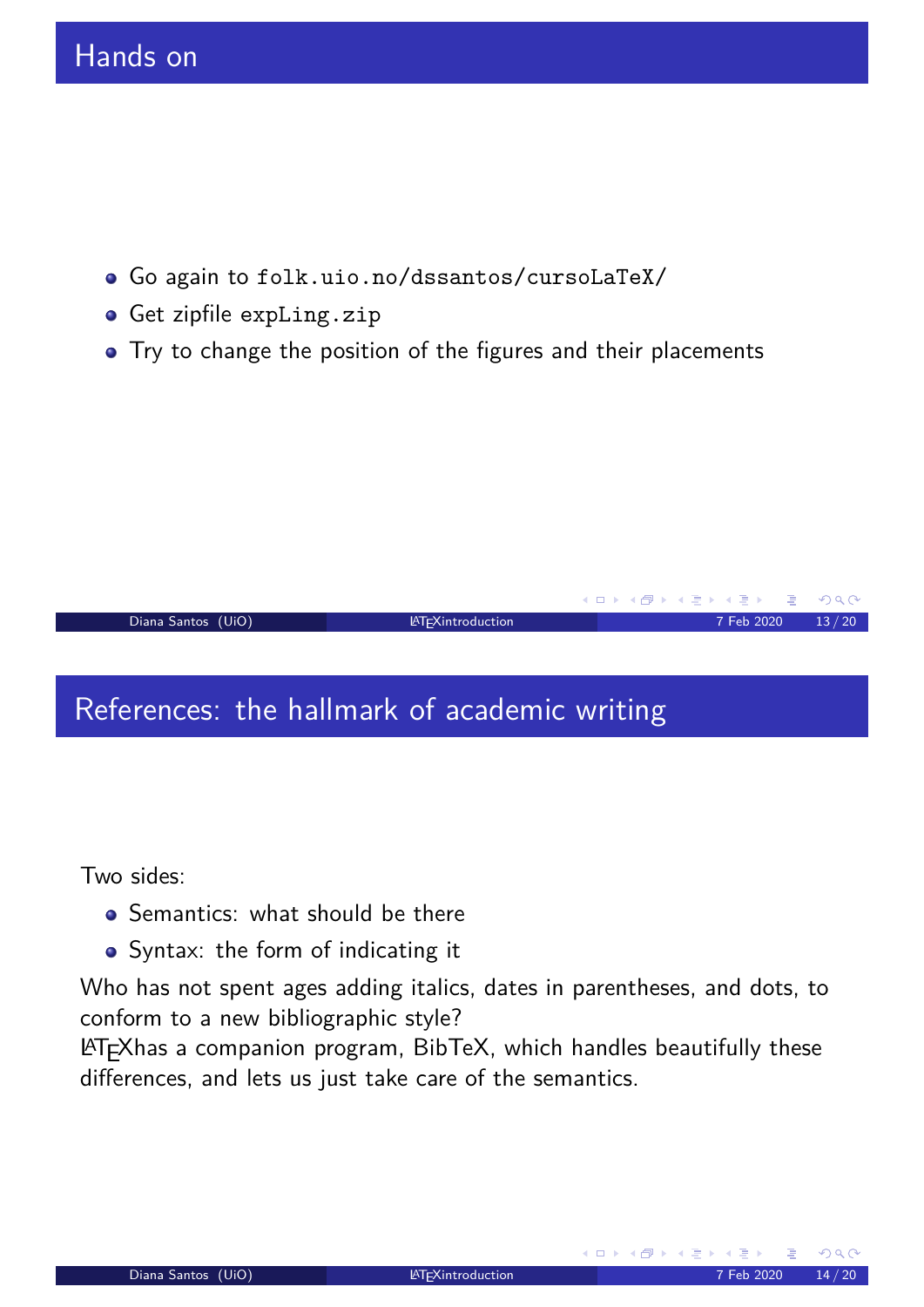- You store the bibliographical entries in a .bib file, in a specific (quite readable) format, let us have myexample.bib
- you include the following two commands in your LATEXfile \bibliographystyle{plain} \bibliography{myexample}
- you refer to the references in the text as \ref{citation} or \ref[page 34]{citation}

After you compile your LATEXfile, you should run bibtex file and then compile your LATEXfile again.



- <span id="page-7-0"></span>Fetch a bib file and a tex file with references to it
- Perform the necessary steps in order to compile it
- Change the \bibliographystyle{plain} to \bibliographystyle{chicago}
- **•** Recompile it
- Try out with different bibliography styles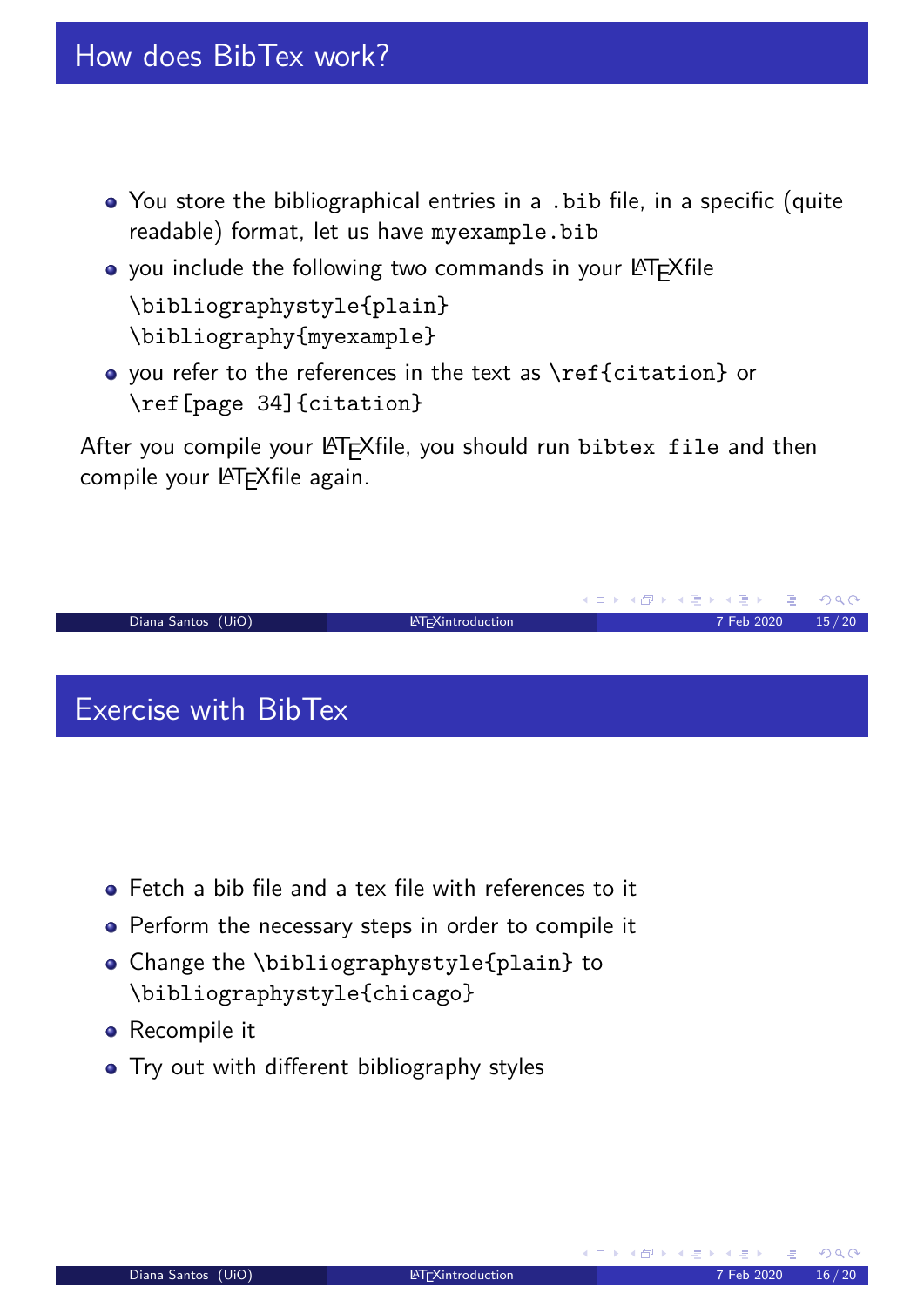A type of reference and a shortname (just for your internal use), enclosing with a set of feature values:

```
@phdthesis{Oksefjell,
    author={Ebeling, Signe Oksefjell},
    title={The {N} orwegian verbs bli and få and their corresponder
    school={Faculty of Arts, University of Oslo},
    year={2003},
}
@book{Faarlundetal,
  title = {Norsk Referansegrammatikk},
  publisher = {Universitetsforlag},
  year = {1997},
  author = {F\text{aarlund}}, Jan Terje and Svein Lie and Kjell Ivar Vanne
}
```

```
Diana Santos (UiO) LATEXintroduction 2020 17/20
```
#### Should one also use natbib?

A LATEXpackage that is compatible with BibTex and has many goodies

- In order to use it, use this command in your header \usepackage{natbib}
- <span id="page-8-0"></span>• Often, this is already included in the specific packages defined by journals or conferences...
- it allows several different forms of including in text
	- citet Textual citation: Jones et al. (1990) citep Parenthetical citation: (Jones et al., 1990) citet\* Full author list: Jones, Baker, and Williams (1990) citep\* Full author list: (Jones, Baker, and Williams, 1990) citealt Jones et al. 1990 citealp Jones et al. 1990

K ロ ▶ K @ ▶ K 할 ▶ K 할 ▶ .. 할

 $OQ$